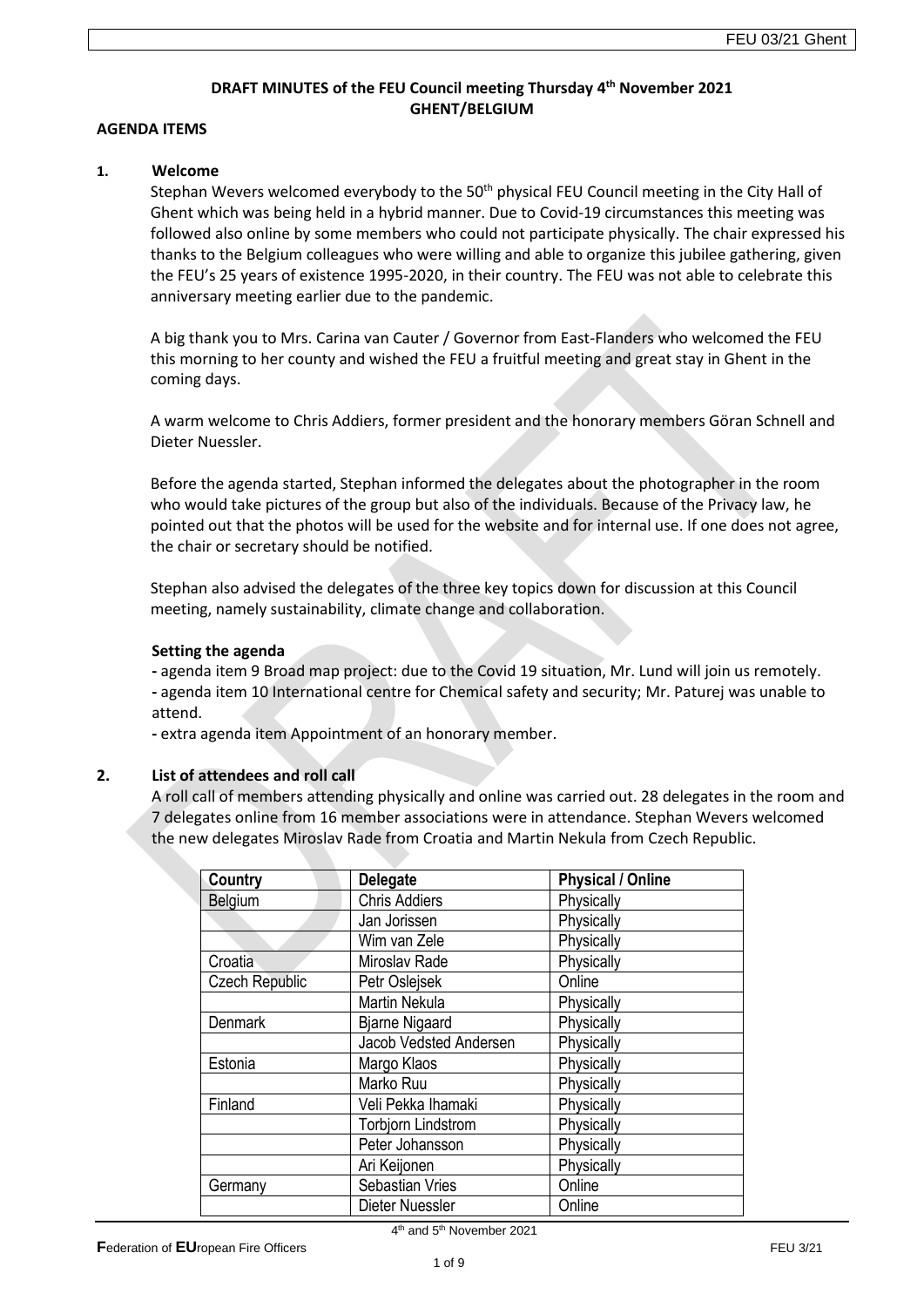| Hungary     | Laszlo Barta Vamos         | Online     |
|-------------|----------------------------|------------|
|             | Zoltan Hozbor              | Online     |
| Ireland     | Finian Joyce (Secretary)   | Physically |
|             | Eoin O'Ceilleachair        | Physically |
|             | Dermot Brannigan           | Physically |
| Latvia      | <b>Kritaps Eklons</b>      | Physically |
|             | <b>Martins Baltmanis</b>   | Physically |
|             | <b>Rudolfs Azens</b>       | Online     |
| Lithuania   | Rimantas Steponavicius     | Physically |
| Luxembourg  | Serges Heiles              | Physically |
| Netherlands | Gerard van Klaveren        | Physically |
|             | Stephan Wevers (President) | Physically |
|             | Diemer Kransen             | Physically |
| Norway      | Ove Stokkeland             | Physically |
| Spain       | Mariano Hernandez          | Physically |
|             | Javier Vergara             | Physically |
|             | Sagrario Moreno Manzanaro  | Online     |
|             | Sanches                    |            |
| Sweden      | Anna Andersson Carlin      | Physically |
|             | Goran Schnell              | Physically |
|             |                            |            |

Apologies were received from Patrice Gerber in France, Martin Blaha in Slovakia, Dennis van Zanten and Ruud Jonkman in the Netherlands, Mark Hardingham in UK, Bernhard Jily in Austria, Vladimir Vlcek in Czech Republic, Nils-Erik Haagenrud in Norway and Pedro Rios in Portugal.

Finian requested the delegates to inform him or Anja if there are any changes in the list of members or in their contact details, so every member can be kept well posted and the details can be uploaded to the FEU website.

# **3. Formal business**

The members were requested to take note of the draft minutes and reports prior to the meeting. If there are any remarks the President and Secretary are open to any clarifications.

# **3a. Draft Minutes of meeting 27/28 May and matters arising** Adopted

Finian Joyce circulated draft minutes of the online meeting held on 27 and 28 May 2021 in advance. He thanked Anja for the drafts. Minutes agreed. No matters arising.

**ACTION:** Adopted minutes to be uploaded to the FEU website.

# **3b. President's report May 2021 – November 2021** Adopted

# Stephan Wevers circulated the report of his activities from May 2021 – November 2021 in advance. He emphasised two issues. Firstly, the World Police and Fire games. For the first time in its history, the World Police & Fire Games are coming to the Netherlands. Rotterdam has been given the honour of organizing this large international mixed-sport event in the world. In the summer of 2022 10,000 – 15,000 people who work in police, fire, customs and corrections departments from all over the world will compete in more than 60 sports. It's the  $3<sup>rd</sup>$  biggest sport event in the world. Stephan requested the members to share the event and to stimulate associations in their country to participate.

Secondly, he stressed his visit to the CTIF meeting in Marseille two weeks ago. He was invited by the President Milan Dubravac and they had a conversation about collaboration on several topics. In January '22 they will meet again and have a talk about renewing the Memorandum of Understanding between CTIF and FEU. The CTIF President was invited to our next meeting in Helsinki.

**ACTION:** President's report to be uploaded to the FEU website.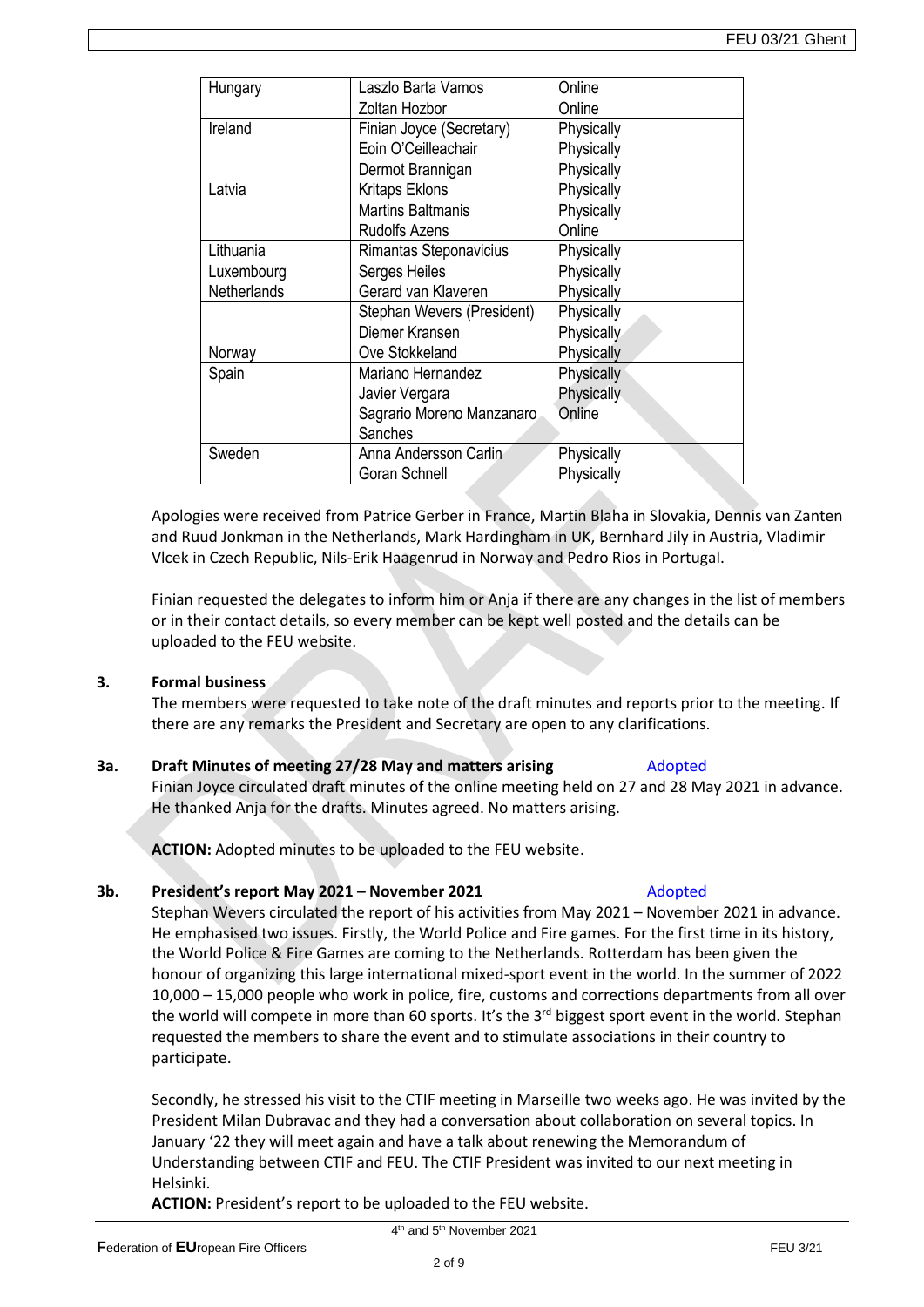# **3c. Secretary's report May 2021 – November 2021** Adopted

Finian Joyce circulated the report of his activities from May 2021 – November 2021 in advance. The Secretary emphasized the financial situation. He thanks the countries who already paid their membership fee and requested the countries who did not yet to do so before the end of the year. There are two countries in arrears, Cyprus for one year and Portugal for 3 years despite several reminders. He pointed out to the Council that this is against the constitution and steps need to be taken. The chair informed the council that he had contact with the Portuguese member, Pedro Rios, and made him clear that his membership will be frozen till he pays his debts. Pedro has understood this message and informed that Portugal will join the FEU in 2022 with two new delegates after elections. Stephan told him that the new delegates are welcome after paying the arrears. Cyprus promised to pay and be there in Helsinki '22.

Finally, Finian drew attention to the European Fire Safety Award, of which the FEU is a sponsor. 12 projects were submitted. The FEU has been asked to make a shortlist of 3 projects. The FEU management board has decided that the members Mariano/Spain, Bjarne/Denmark and Petr/Czech will do this job. They are independent, all from another country than the submitted projects. The core group of the European Fire Safety Alliance will judge and pick out a winner. The award ceremony will take place during the ISES-meeting in Dublin on the 8th December 2021. At the request of Rimantas/Lithuania, Stephan promised to put the 12 projects on the website for information.

**ACTION:** Secretary's report to be uploaded to the FEU website. Projects EuroFSA to be uploaded to the FEU website

# **3d. Communications report May 2021 – November 2021** Adopted

Stephan Wevers circulated this report in advance of the meeting. He pointed out that America has the largest group of visitors of our website.

**ACTION** Report to be uploaded to the FEU website.

#### **3e. Draft Financial Statutory <b>Adopted Adopted Adopted Adopted Adopted Adopted**

In the Council meeting in May 2020 the FEU internal auditors requested that all procedures and decisions relating to the financial affairs taken at previous FEU Council meetings would be consolidated into one document. The purpose of this document is to clarify how FEU manages its finances in terms of income and expenditure. Finian prepared and circulated the document in advance of the meeting. The document sets out clearly understood procedures as to how income is generated and managed, how costs may be incurred and how they are processed for payment. A great transparent guideline that can be updated at any moment and to be handed over to the new auditors. Thanks to Finian for the hard work. Dieter Nuessler posed a question in relation to expenditure on FEU projects. This question will be answered on a bilateral level. **ACTION** Report to be uploaded to the FEU website.

# **3f. Membership update**

As mentioned in agenda item 3c the invoices have been sent to 23 countries. Stephan will inform about the countries he tried to connect or reconnect at agenda item 4c.

# **3g. Reappointment Petr Oslejsek** Adopted Adopted Adopted

In February 2021, 4 Board members were appointed to cope with the workload of the establishment and implementation of the FEU Business Plan 2022-2026. They were appointed in a cascading way. For one year, for two years and for three years. This, of course, for continuity. The candidate who was nominated for 'one year' would be re-elected after a year, for continuity reasons and in case of good performance.

**Adoption of the proposal**: the reappointment of Petr Oslejsek was confirmed unanimously for 3 years: 2022-2025.

# **4 Announcements**

# **4a. New members Auditing Committee**

#### **Federation of EU**ropean Fire Officers **FEU 3/21 FEU 3/21**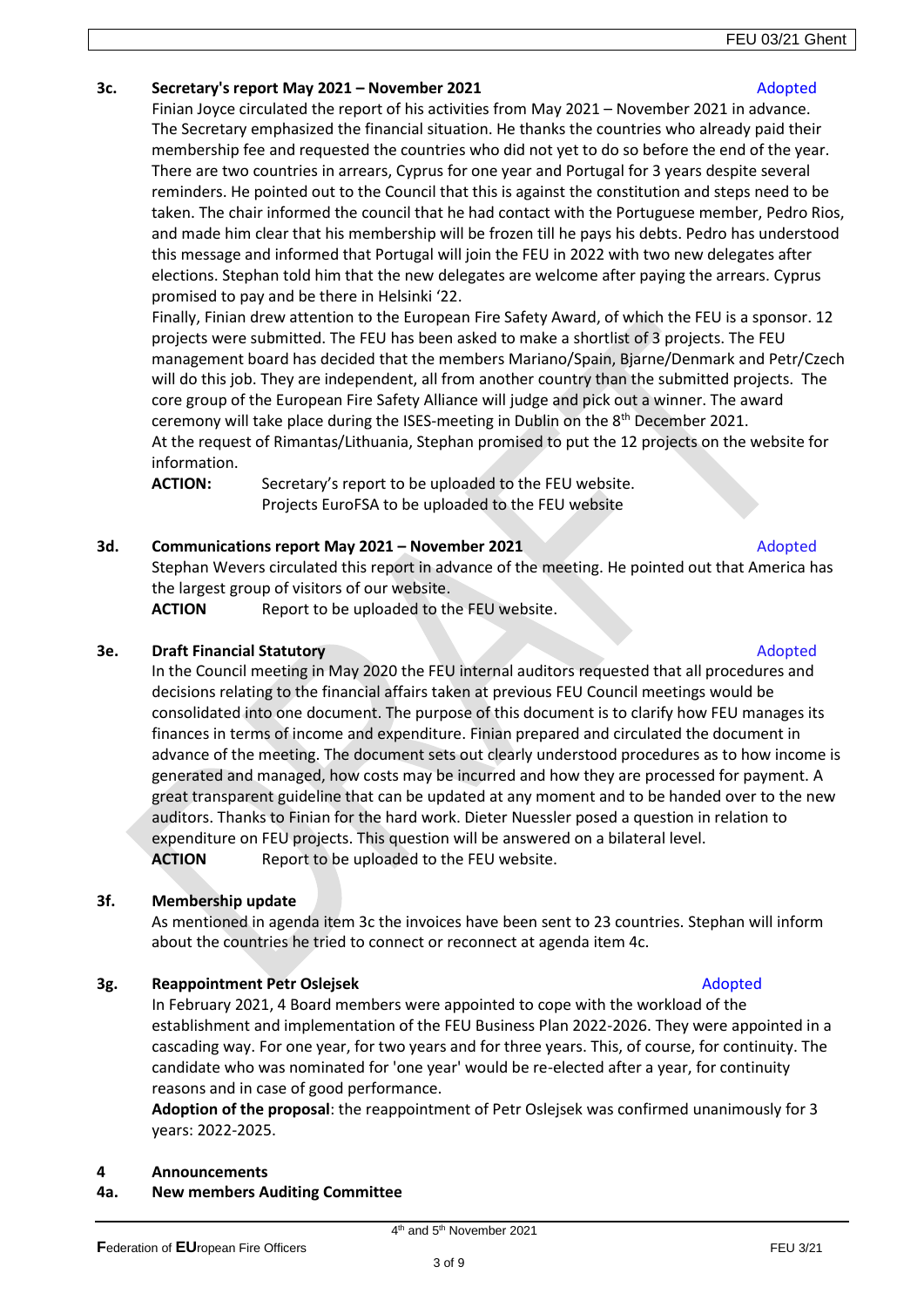Both our auditors have to be replaced. Bjarne cannot be an advisor to the board and an auditor at the same time and Ari has the wish to be replaced. Jan Jorissen volunteered and will do the job with Ari till Helsinki next year. Bjarne was thanked for this special contribution in the last 5 years. A request to the members to inform the Chair or the Secretary if they would like to be the next auditor.

**ACTION:** Item to be included on the agenda of the next FEU Council meeting

# **4b. Vacancy Secretary FEU May 2022**

Finian Joyce, the current Secretary, has indicated that he intends to step down at the Helsinki meeting in June 2022. Therefore, a new Secretary must be elected to run the Federation. The members have been informed by mail earlier.

Regarding the procedure for electing:

- The term of office shall be for a period of 3 years.
- An association can send the nomination to the FEU President at least 6 weeks before the FEU Council meeting in June 2022 – deadline 1 May 2021.
- Nominations must be made by full members (association and/or state fire service)
- At the Council meeting of June 2022, the voting for a new Secretary will take place.

# **4c. Countries to (re-)connect**

As Stephan had mentioned before, in agreement with the NFCC, he contacted Scotland and Northern Ireland and they are willing to join the FEU. As well as Iceland. They were invited to join the meeting today to experience the FEU meeting and family and to make an informed choice of membership, but were unfortunately, due to short notice, unable to join, but are invited for Helsinki in 2022.

Furthermore, he contacted the following countries and had suggested membership to Switzerland, Bulgaria, Romania, Malta, Portugal, Italy, Luxembourg, France, Poland.

From Poland he knows that they are aware of the importance of the membership but are too busy to re-join.

Patrice Gerber from France has changed jobs and a new member will join us in Helsinki. Bulgaria is considering membership, as well as Malta. But the chair is unsure about the Maltese firefighters' association, it looks more like a union.

By Switzerland Stephan was informed that the CFO is absent for a period of time due to medical reasons, but they will come back to us later.

Pedro Rios has let us know that first there have to be elections in his country before his national fire service association can nominate new members to the FEU.

Italy is not reacting on emails, several addresses have been used, maybe a letter in the Italian language will help. Dieter will share his Italian contact details.

Finally, he contacted the delegates from Croatia, Cyprus, Luxembourg, Slovak Republic, Slovenia and France to find out why they did not attend the meetings despite being a member. Croatia and Cyprus have been too occupied but luckily, we have Croatia and Luxembourg back on board.

# **5. FEU Decoration system Adopted Adopted Adopted Adopted Adopted**

Stephan explained the background to the document on the new FEU decoration system he had prepared and circulated in advance of the meeting. FEU needs to express its appreciation for those who have made a special contribution to the FEU. This appreciation may also be visible, both at a festive moment of presentation of the decoration, and when worn on the uniform or civilian clothing. These medals can also be granted to non-members.

Stephan asked the Council to agree to the procedure. The expected annual costs in case of approximately 5x small and 5x large decorations =  $\epsilon$  650,00 per year. This amount will be included in the year budget 2022. The development costs and the first decorations to be handed over is a one-time donation from the Netherlands / from the President.

**The new FEU decoration system was adopted unanimously by the FEU Council.**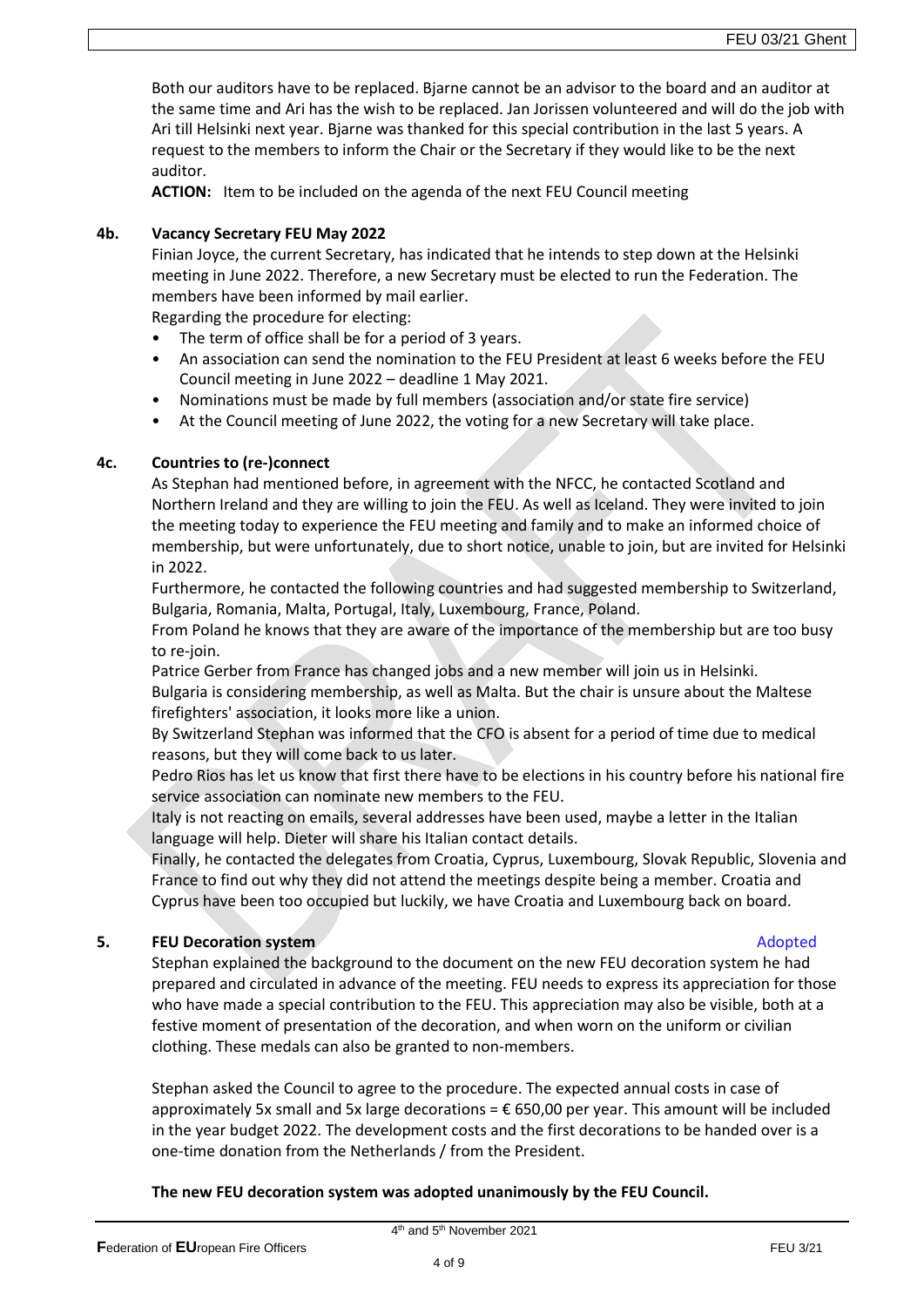# **Inserted agenda item, outside the presence of the person concerned:**

# **Appointment of an honorary member Adopted Adopted Adopted Adopted Adopted Adopted Adopted Adopted Adopted Adopted Adopted Adopted Adopted Adopted Adopted Adopted Adopted Adopted Adopted Adopted Adopted Adopted Adopted Ado**

On behalf of the Management Board, Stephan asked the Council to agree to the proposal to make Chris Addiers an Honorary delegate due to his distinguished services as a member and former presidency to the federation.

The FEU Council agreed unanimously to appoint former FEU president **Chris Addiers** an Honorary member.

# **6. Presentation on the theme Climate Change:**

# **6a. Wildfires in Southern Europe Summer 2021 – Mariano H. Fernandez**

Mariano gave a presentation on Wildfires in Southern Europe. He addressed issues like the high temperatures due to climate change, the vicious circle of it. How to face the challenge from an organisational point of view. The equipment that is available and/or necessary and how things go in practice once a notice of a forest fire has been received. In the Council meeting in Madrid next year, more information will be presented at the theme of Climate Change.

# **6b. Flooding Belgium/Netherlands – Luc Burette/FB Liège**

Luc held a presentation about the flooding disaster in Liège. In broad terms: he described the circumstances in which the flooding took place. He called it a disaster rather than a crisis given the size of the area, the population involved, the lack of culture, the interests of the various stakeholders, the needs exceeding the resources and the enormous material damage. He went through the timeline in detail, the different stages in relation to the evolution of the situation of the water level and the great confusion between the regions of possibilities of rescue, evacuations and water damage. International aid was necessary. The conclusions, according to Luc are a wide pallet of corrective actions in many fields.

A discussion ensued in the room as to whether a statement on behalf of the FEU should be released regarding the issues mentioned today about legal measures towards the FRS. Some delegates proposed to stress that *the FEU views with great concern a trend where, from a legal approach, the professional integrity of the fire and rescue service is questioned and where it is alleged that the fire service employees do not do their best, no matter what difficult and impossible conditions they work under. The FEU wishes to call on all responsible decision-makers to ensure that the reliability and professional integrity of the fire and rescue service cannot be challenged in cases where the fire service alone has done its duty. Otherwise, we risk damaging the confidence of the fire and rescue service and its dedicated employees.*

The President wrapped up the discussion by stating that he could well imagine the reaction of the members after the moving story and knew of the examples given in other European countries but called for a thorough investigation before giving such a signal. He suggested to set up a committee to get involved and put it on the agenda next meeting.

**ACTION**: set up a committee and put the issue on the agenda of next FEU Council meeting.

# **7 Business Plan 2022-2026 Adopted Business Plan 2022-2026 Adopted Adopted**

**7a. Presentation of the Business Plan 2022-2026 –** Stephan made a powerpoint presentation on the outline of the plan for the coming years. He pointed out the process, the FEU-goals/programs and their milestones, the organisational structure and a timeline. Every year there will be a report on the implementation and the progress of the Business Plan.

**ACTION:** Copy of the presentation to be uploaded to the FEU website.

# **7b. Install committees and working groups and their members**

The President called on all members to invest time in participating in joint activities and in supplying knowledge and information for the various committees. One can give his/her preference of the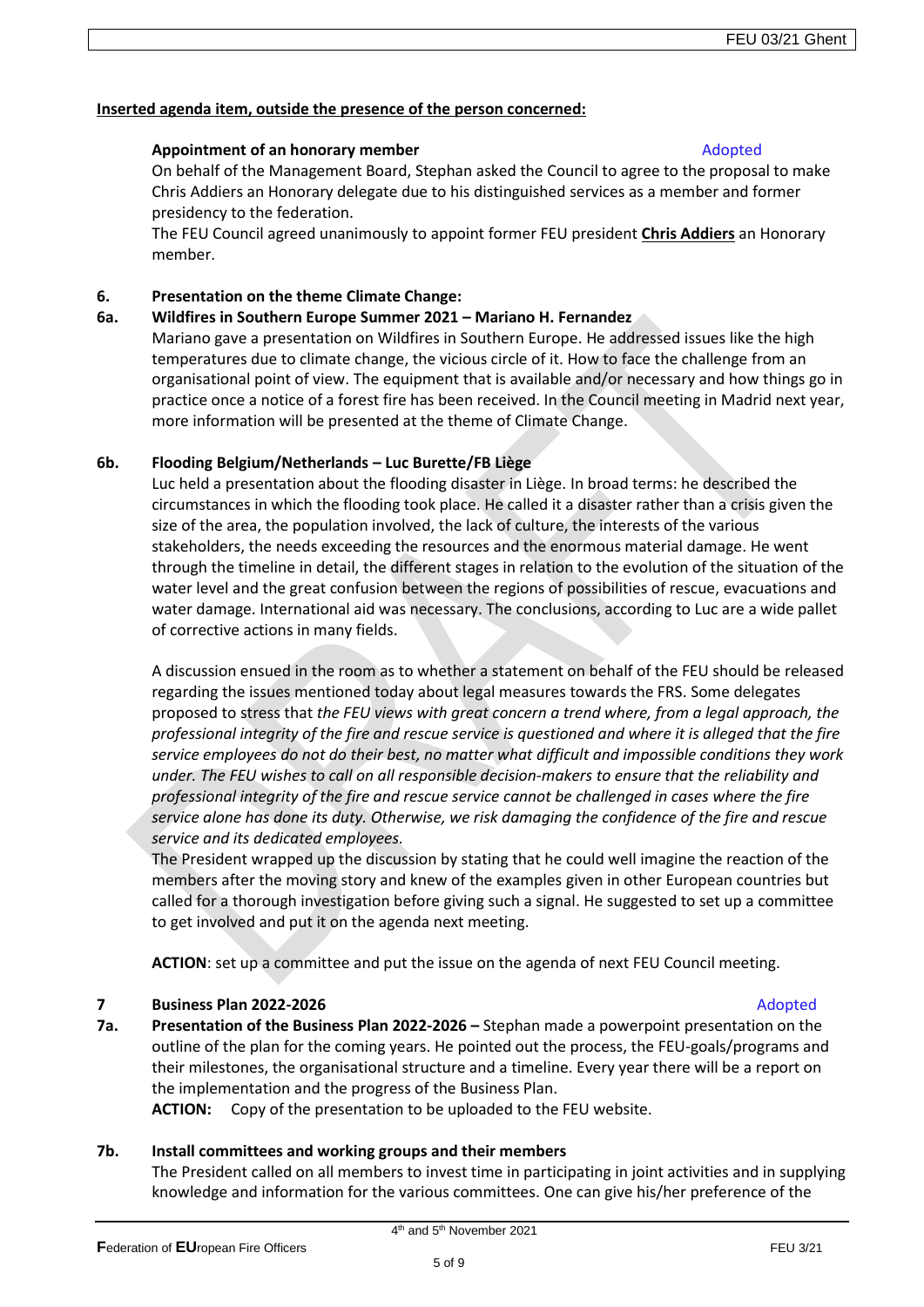committee to be involved in. The general idea is that committees come together physically twice a year on the day before the two-day Council meeting. Online meetings can of course be held as needed in between Council meetings. The ultimate plan is an international congress in 2024.

Jakob Vedsted Andersen, Wim van Zele and Petr Oslejsek briefly presented their implementation plans for the three main themes of the plan, namely Leadership, the Voice and Knowledge Exchange.

Jakob stressed that he is looking for committee members who can bring leadership development skills, it may be experts on the theme from outside the council. He will be supported by a project leader from Copenhagen, Ms. Asli Lillehammer. He will give an update on ODP at the  $2<sup>nd</sup>$  council day. He is looking for five committee members.

Wim van Zele will use the same structure as Jakob and will start with setting up a communication plan, keeping the website filled and up to date and providing a page for each association.

Petr Oslejsek asked for committee members who can help create information on the fire brigade compendium for fire services all over Europe. All kinds of data have been collected in the last decade. This will be assessed for usefulness and placed on the website.

After a round of positive feedback, the Council agreed with the proposed Business Plan and declared it adopted. The President encouraged delegates to join the various committees. **ACTION Presentations to be uploaded to the FEU website.**

# **8. FEU-Projects**

# **8a. LINKS project**

Dieter Nuessler made a presentation on the progress of the project. Dieter reminded the council that the task of FEU is to set up the advisory board for the project (LAC). This will be enlarged for practitioners in the autumn of 2022. After the review the FEU was asked by the consortium leader to also become task leader for task T7.5 (Integration and communication with other networks). Because of the additional work load an additional person months budget (ca. 4 PM) will be allocated to FEU in due course. Dieter is still looking for more FEU delegates to become involved at that point. Dieter will contact Denmark, Netherlands and Germany (countries which are not actively involved in the consortium yet) on a bilateral level.

Dieter requested the members to share the link within the associations:

<https://ec.europa.eu/eusurvey/runner/LINKSSurveySMCSinDisasterManagement>

Dieter was thanked by the chair to stay on the topic and keep the members involved.

**ACTION** Presentation to be uploaded to the FEU website.

Share the link to the survey

# **8b EU FireStat project**

Stephan Wevers informed the meeting that this pilot project had been funded by the EC. The aim of the project is to map data collected and best practices in Member States. The Commission believes that setting common definitions for fire statistics will help in sharing the best practices and lessons learnt, and support regulators in decision-making. All delegates were invited to "spread the word" about the project, participate actively in the different phases of the project and to provide input for its successful execution. Since this project perfectly fits into the Exchange programme, Stephan has asked Petr to represent the FEU from now on.

**ACTION** Details of the project will be made available on the FEU website in the future.

# **8c BFireSafe@School project**

Finian Joyce made a presentation on the project which was concluding in October 2021. FEU had provided a Letter of Support at the start of the project. The programme content had now been finalised and was translated into 10 European languages. A new Learning Management System had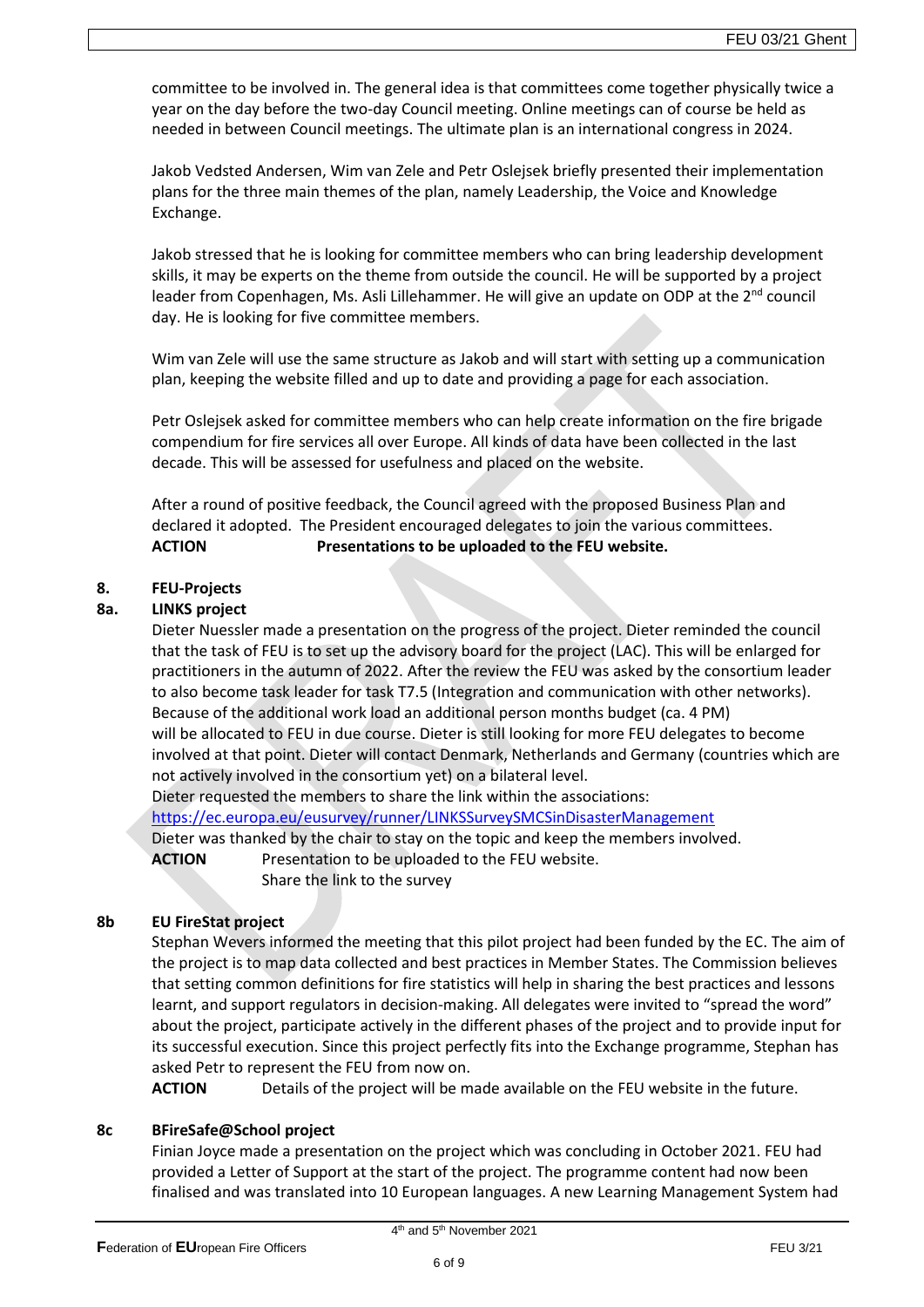been produced to facilitate ease of navigation around the content. The programme was being rolled out in European schools starting in September. He encouraged FEU delegates to spread the word about the new fire safety education programme for post primary schools in their countries and to register on the website [\(www.bfiresafeatschools.eu\)](http://www.bfiresafeatschools.eu/) as fire personnel to get access to the programme. He asked for delegates assistance in creating awareness of the programme and in attending final dissemination events planned before the end of the project. He agreed to send the presentation to delegates to help them create more awareness of the programme in their own countries. In the future there will be a project consortium: a willing coalition of project partners and experts to keep the program going. They have a commitment from LearnKey to keep the project website, LMS and social media going. Finian demonstrated online how easy the website works with several modules and for the different user groups. One can even do an exam and get a certificate if you have more than 70% of the answers correct.

**ACTION** Presentation to be uploaded to the FEU website.

# **8d International Safety Education Seminar (ISES) 2021**

Finian Joyce gave a short presentation on the preparations for the  $6<sup>th</sup>$  International Safety Education Seminar which is taking place in Dublin on 7 and 8 December 2021. This forms part of the third European Fire Safety Week 2021 being organised by European Fire Safety Alliance. FEU is a sponsor. More information on the programme on [www.ises2021.eu.](http://www.ises2021.eu/) He asked delegates to support the seminar by attending it and to disseminate awareness of the seminar to colleagues in their own countries. At the time of the meeting there were no restrictions regarding Covid 19 that may affect holding the seminar.

**ACTION** Presentation to be uploaded to the FEU website.

# **8e Report Legal Status of (on-call) Volunteer Firefighters in Europe**

Gerard van Klaveren informed the delegates about the report available on the website as a result of research on the programme Volunteering/trajectory 5: Recruitment and retention of (on-call) volunteer firefighters in Europe – Challenges and solutions. The most important conclusion is that the legal status of volunteers is not equal in any of the countries. Other results:

- Norway and Austria are on both side of the spectrum
- In the countries are different rights and obligations
- some countries volunteers receive a renumeration for 'consignment duty" or "on-call duty"
- The discussion is not limited to the Part-Time Work Directive. Working Time Directive, "Matzak and "Jaeger" are also taken in account
- The degree of discussion differs from country to country (no discussion in Norway)
- Task differentiation is in all varieties in the respective countries
- No indications that task differentiation is a key for creating a different legal status for career and voluntary firefighters

**ACTION** Presentation to be uploaded to the FEU website.

# **9. Broadmap project – David Lund/Board member of Public Safety Communication Europe**

David made a presentation about the Broadmap project realising Operational Mobility for Europe's First Responders. He drew the attention to the PSCE Conference on 30 November and 1 December 2021 in Brussels. He expressed the pan-European need for Operational Mobility and how to realise this with whom. Their procurers supply crucial communication services to ~1.4Million European responders, across 11 countries. He called on the delegates to get involved in the Practitioner Evaluation Team and register at the website [www.broadway-info.eu.](http://www.broadway-info.eu/) The European Parliament highlights the importance of secured critical infrastructure, including digital and communication infrastructure; calls on the Commission to proactively plan for the research, development and deployment of new technologies for ensuring EU internal security. Future plans: Member State representatives will work together to prepare governance for the BroadNet Organisation, legal framework, financial model, operating standards, polices, rules, and for highest level political support.

**ACTION presentation to be uploaded to the FEU website.**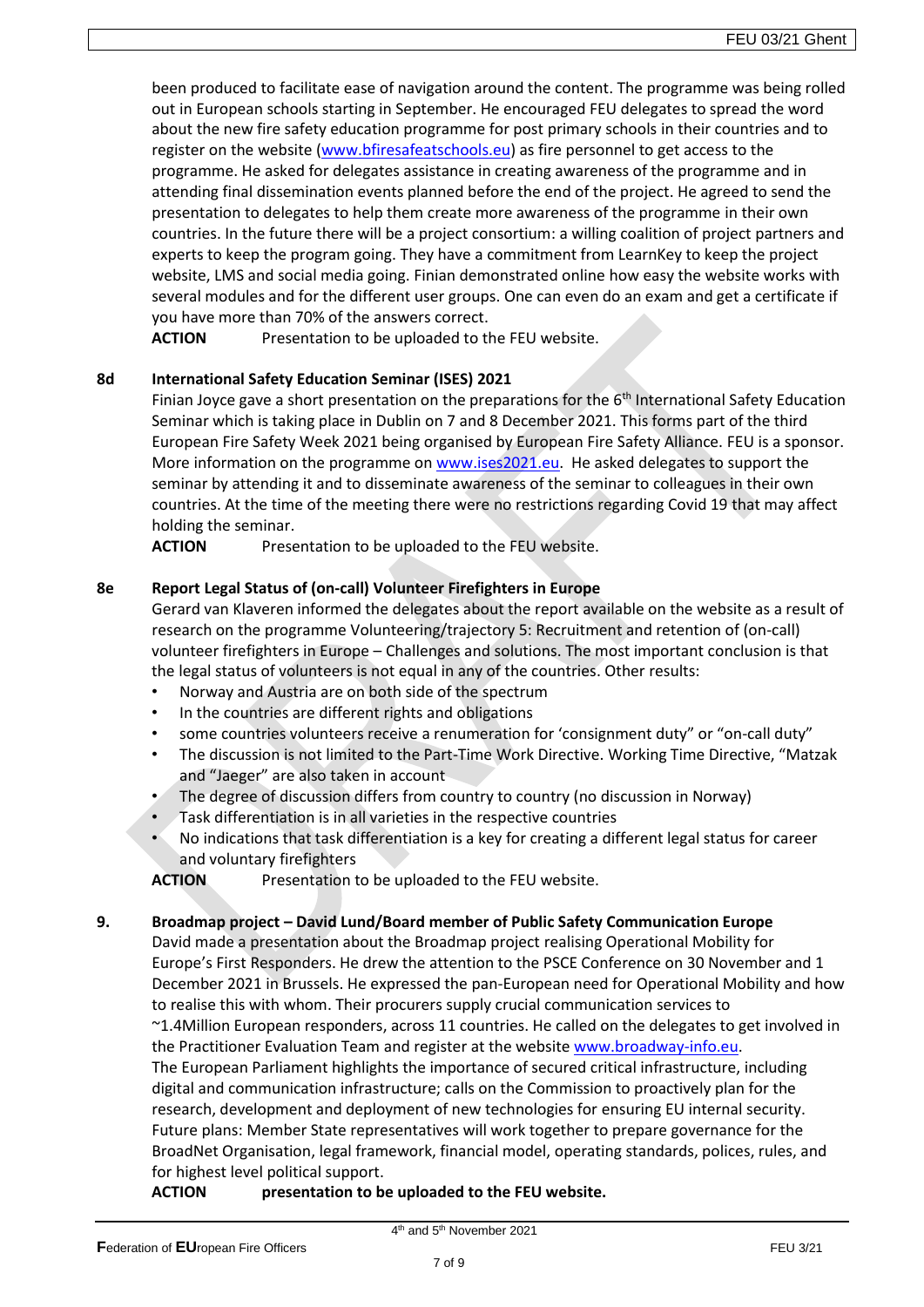# **10**. **International centre for Chemical safety and security**

This agenda item was cancelled by the absence of Mr. K Paturej, head of ICCSS.

# **11. Closing remarks**

The President thanked everybody for their participation during Day 1. He looked forward to tonight's jubilee diner and tomorrow's theme meeting on Sustainability.